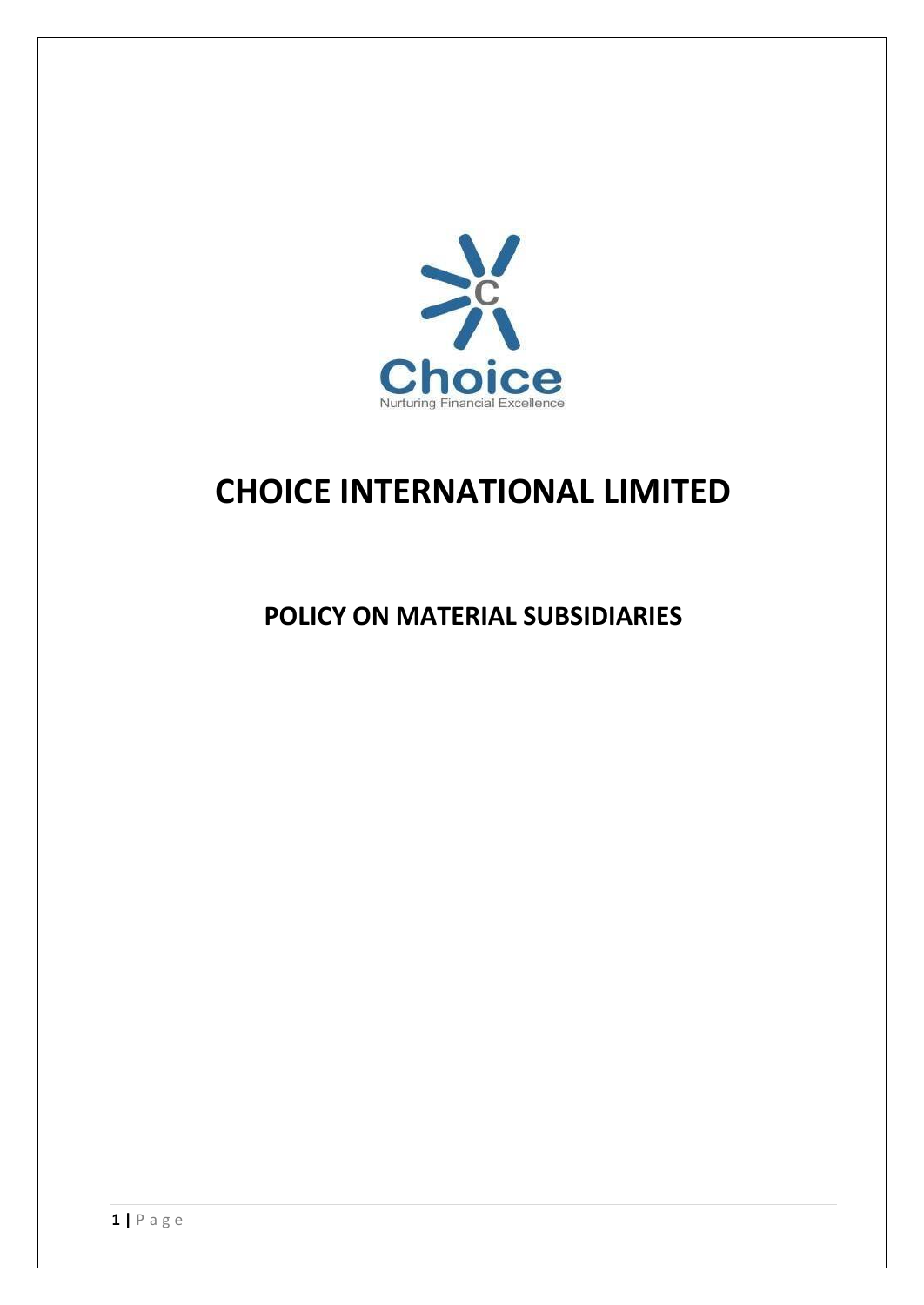

#### **POLICY ON MATERIAL SUBSIDIARIES**

#### **1) Introduction :**

The Board of Directors (the "Board") of Choice International Limited. (the "Company") have adopted the following policy and procedure with regards to determination of " Material Subsidiaries " and Disclosures thereof , in line with the requirements of revised regulation 16(1)(c) of the Securities and Exchange Board of India (Listing Obligations and Disclosure Requirements), Regulations 2015.

#### **2) Purpose :**

The purpose of this policy is to determine Material Subsidiaries of the Company and to provide structure for the working of such subsidiaries.

#### **3) Applicability:**

This policy shall be applicable to all listed subsidiaries of the Company with respect to their Subsidiaries.

#### **4) Objective :**

The Objective of this policy is to determine :

i) The meaning of "**Material Subsidiary**"

ii) Appointment of Director on the Board of Material Subsidiary who shall be the Independent Director on the Board of Holding Company.

- iii) Restrictions on Disposal of Shares of Material Subsidiaries
- iv) Restrictions on disposal of Assets of Material Subsidiaries

#### **5) Key Definitions:**

The terms and expressions not defined hereunder shall have the same meaning as defined under the Companies Act, 2013, SEBI Act, 1992 and the Listing Regulations.

- (a) "Board" or "Board of Directors" means the Board of Directors as defined under Section 2(10) of the Companies Act, 2013.
- (b) "Audit Committee" means the Committee constituted by the Board from time to time under Section 177(1) of the Companies Act, 2013 and regulation 18(1) of the Listing Regulations.
- (c) "Independent Director" means an Independent Director of the Company as defined in Section 149(6) of the Companies Act, 2013 and regulation 16(1)(b) of the Listing Regulations.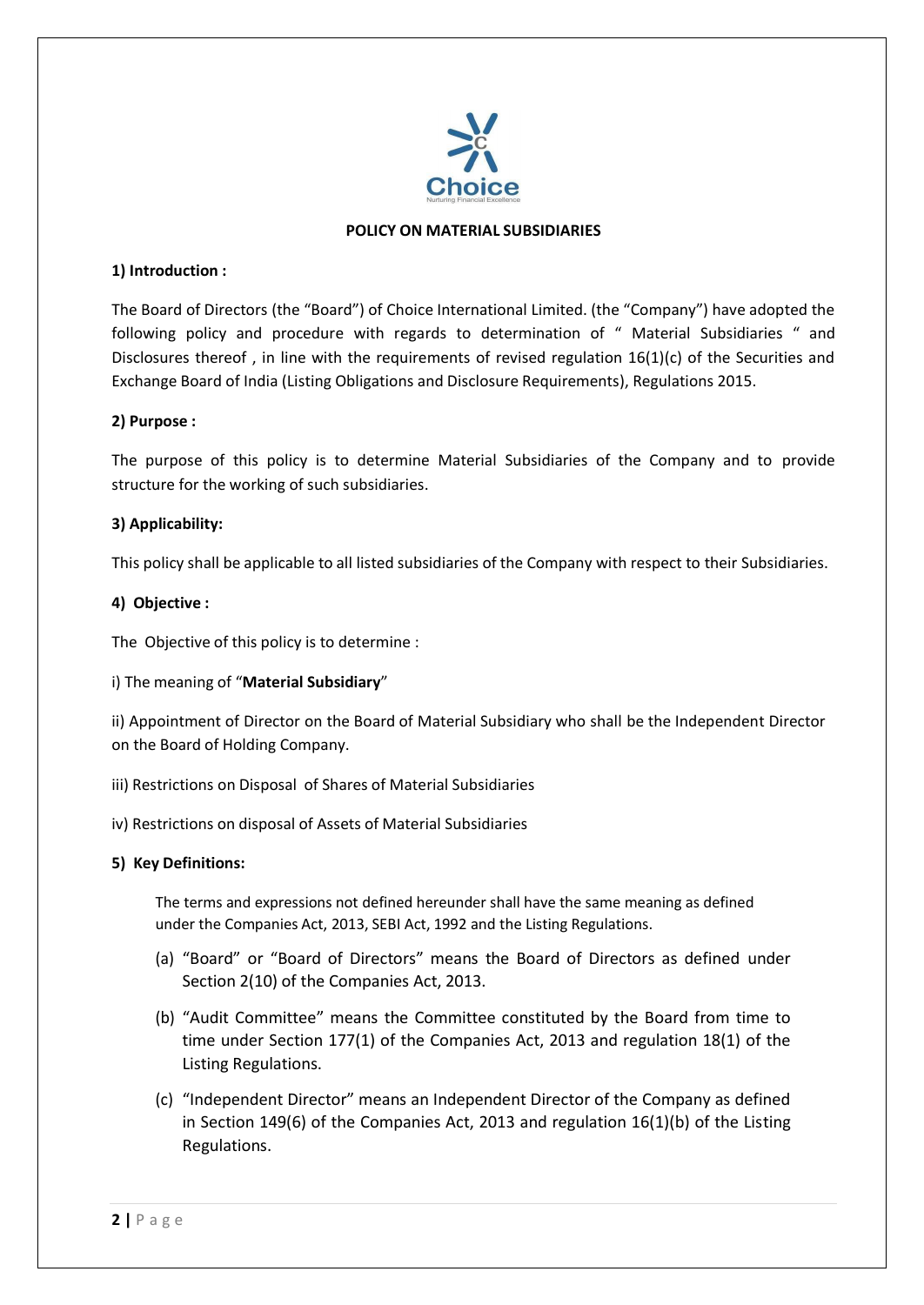- (d) "Material Subsidiary" means a subsidiary, whose income or net worth exceeds 10% (ten percent) of the consolidated income or net worth respectively, of the listed entity and its subsidiaries in the immediately preceding accounting year.
- (e) "Subsidiary Company" or "Subsidiary" in relation to any other Company means a Company in Which the Holding Company:-
	- (i) Controls the Composition of the Board of Directors
	- (j) Exercises or Controls more than one-half of the (Total Voting Power) either at itsown or together with one or more of the Subsidiaries Companies.
- (f) "Significant Transaction or Arrangement" means any individual transaction or arrangement that exceeds or is likely to exceed ten percent of the total revenues or

total expenses or total assets or total liabilities, as the case may be, of the unlistedmaterial subsidiary for the immediately preceding accounting year.

**Guiding Principles-**A subsidiary shall be a Material Subsidiary, if its income or net worth exceeds ten percent of the consolidated income or net worth respectively, of the listed entity and its subsidiaries in the immediately preceding accounting year.

# **6) Policy on Material Subsidiaries**

a) At least one Independent Director of the Company shall be a Director on the Board of Material Non – Listed Indian Subsidiary Company.

b) The Audit Committee of the Listed holding Company shall also review the Financial Statement, in particular the investments made by the unlisted Subsidiary Company.

C) The Minutes of the Board Meetings of the Unlisted Subsidiary Company shall be placed at the Board Meeting of the Company. The Management shall periodically bring to the attention of the Board of the Company, a statement of all significant transactions or arrangements entered into by unlisted Subsidiary Company.

# **7) Disposal of Shares of Material Unlisted Subsidiary Company**

The Company shall not dispose shares in its Material Subsidiary which would reduce its Shareholding (either on its own or together with other subsidiaries) to less than 50% or cease the exercise of control over its subsidiary without passing a Special Resolution in it General Meeting except in cases where such divestment is made under a scheme of arrangement duly approved by a Court / Tribunal.

# **8) Disposal of Assets of Material Unlisted Subsidiary Company**

Selling , disposing and leasing of assets amounting to more than 20% of the assets of the material subsidiary on an aggregate basis during a financial year is subject to the prior approval of the shareholders by way of Special Resolution, unless the sale/disposal/ lease is made under a scheme of arrangement duly approved by a Court/ Tribunal.